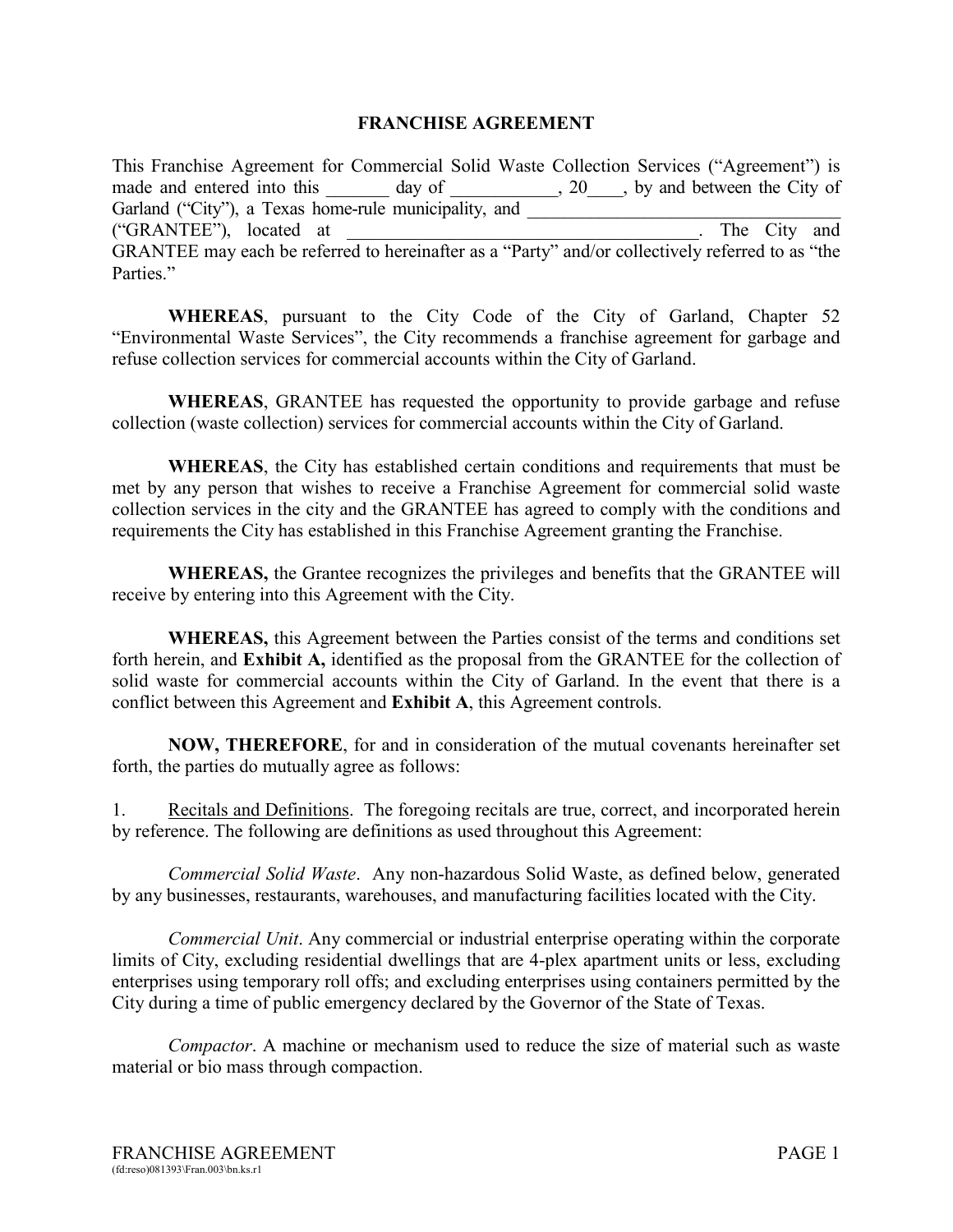*Excluded Waste*. Means highly flammable substances, Construction and Demolition Waste, Hazardous Waste, Liquid Waste, Special Waste, certain pathological and biological wastes, explosives, toxic materials, radioactive materials, material that the disposal facility is not authorized to receive and/or dispose of, and other materials deemed by state, federal or local law, or in the reasonable discretion of the GRANTEE, to be dangerous or threatening to health, or the environment, or which cannot be legally accepted at the applicable disposal facility.

*Hazardous Waste*. Waste defined as, or of a character or in sufficient quantity to be defined as, a "Hazardous Waste" by the Resource Conservation and Recovery Act, as amended, or any state or local laws or regulations with respect thereto, or a "toxic substance" as defined in the Toxic Substance Control Act, as amended, or any regulations with respect thereto, or any reportable quantity of a "hazardous substance" as defined by the Comprehensive Environmental Response, Compensation and Liability Act of 1980, as amended or any regulations with respect thereto. The term "Hazardous Waste" also includes any waste whose storage, treatment, incineration or disposal requires a special license or permit from any federal, state or local government entity, body or agency and any substances that, after the effective date of this Agreement, is determined to be hazardous or toxic by any judicial or governmental entity, body or agency having jurisdiction to make that determination.

*Infectious Medical Waste*. Waste resulting from medical procedures which may cause or is capable of causing disease, such as:

(i) Biological waste, including blood and blood products, excretions, exudates, secretions, suctioning's and other bodily fluids that cannot be directly discarded into a municipal sewer system, including solid or liquid waste from renal dialysis and waste materials reasonably contaminated with biological fluids.

(ii) Cultures and stocks and etiologic agents and associated biologicals, including specimen cultures and dishes and devices used to transfer, inoculate, and mix cultures; wastes from production of biologicals; and serums and discarded live and attenuated vaccines.

(iii) Sharps that have been removed from their original sterile containers, including needles, IV tubing with needles attached, scalpel blades, lancets, glass tubes that could be broken during handling and syringes.

*Solid Waste*. Any and all materials defined as solid waste by the laws of the State of Texas or regulations promulgated thereunder by the Texas Commission on Environmental Quality ("TCEQ") or other agency having jurisdiction over solid waste generated within such state, except that the term Solid Waste:

- (i) is intended to mean and include only those substances which are normally permitted to be disposed of in a Type 1 sanitary landfill;
- (ii) is intended to mean and include materials defined in Section 52.01 of the City of Garland Code of Ordinances as Bulky Waste, Commercial Solid Waste, and Landscape Waste;

(ii) shall exclude Special Waste, radioactive waste, Hazardous Waste and Infectious Medical Waste.

(iii) The solid waste shall not include any Excluded Waste.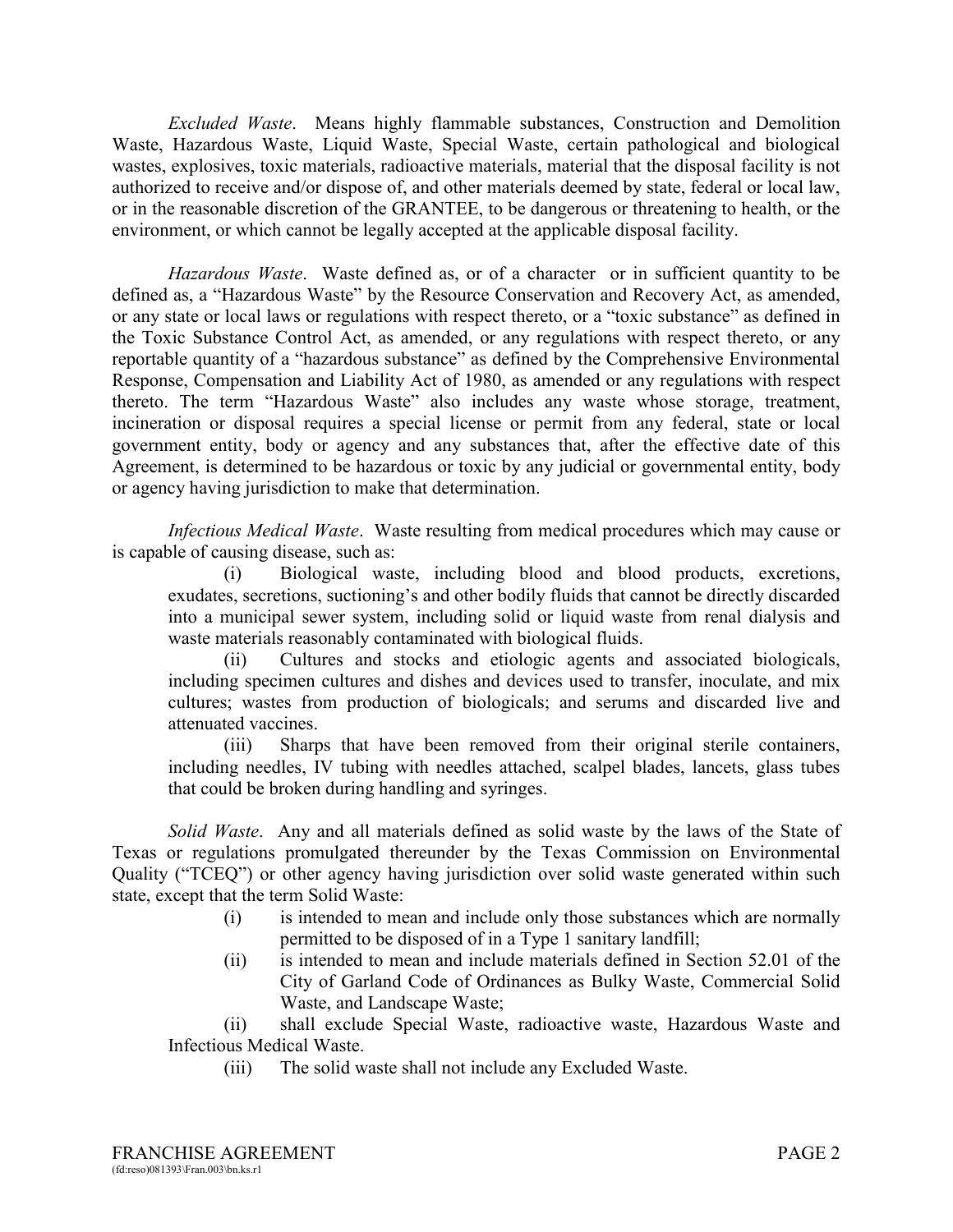*Liquid Waste*. Grease, oil, liquid waste and grease trap waste.

*Special Waste*. Any Solid Waste which is defined as special waste by the laws of the State of Texas or regulations promulgated thereunder by the TCEQ or Section 52.01 of the City of Garland Code of Ordinances.

*Unacceptable Waste*. Any waste excluded from the definition of Solid Waste, including Hazardous Waste, Infectious Medical Waste, Liquid Waste, Special Waste and any other material defined as unacceptable in the Franchise Agreement.

2. Franchise. A non-exclusive franchise is hereby granted to use the public streets, alleys and thoroughfares within the corporate limits of the City of Garland for the purpose of engaging in the business of collecting Solid Waste. The granting of this Franchise does not create any vested rights. The Franchise and this Agreement may be suspended or revoked (terminated) in accordance with the terms of this Agreement.

3. Term. The term of this Agreement shall be for a period of one (1) year beginning on the date of execution of the Agreement. Unless notice of termination is provided by one party to the other at least thirty (30) days prior to the anniversary date of the Agreement, the Agreement shall automatically renew on the anniversary date if GRANTEE is in compliance with the Agreement and, prior to the Anniversary date, has provided (1) documentation that all lawful franchise fees, permit fees, sales, use and ad valorem taxes, and other such levies and assessments, if any, have been paid to the City, and (2) proof of continuing indemnity insurance coverage as required under Section 16 of the Agreement.

In recognition of the investment that solid waste collection requires, if the City gives notice of termination under this paragraph, GRANTEE will be permitted to continue its operation in the City as necessary to fulfill its obligations to customers located in the City who have contracts with GRANTEE that are in existence at the time of the notice, but not to exceed six (6) months, provided that (1) all lawful franchise fees, permit fees, sales, use and ad valorem taxes, and other such levies and assessments, if any, have been and continue to be paid to the City, (2) proof of continuing insurance coverage as required under Section 16 of the Agreement continues to be provided prior to the anniversary date of the Agreement and (3) GRANTEE remains in compliance with all other terms, conditions and requirements of the Agreement. Otherwise the Agreement shall terminate immediately upon receipt of the notice.

4. Independent Contractors. The parties are independent contractors as to each other. Nothing in this Agreement shall be construed as creating any agency or employment relationship. Neither Party shall make any representations tending to create an apparent or implied agency or employment relationship; neither party has the authority to act for the other or to create obligations or debts binding on the other; and neither party shall be responsible for any obligations or expenses incurred by the other.

5. Scope and Nature of Operation. It is expressly understood and agreed that the GRANTEE may collect and deliver for disposal all Solid Waste, accumulated on premises within the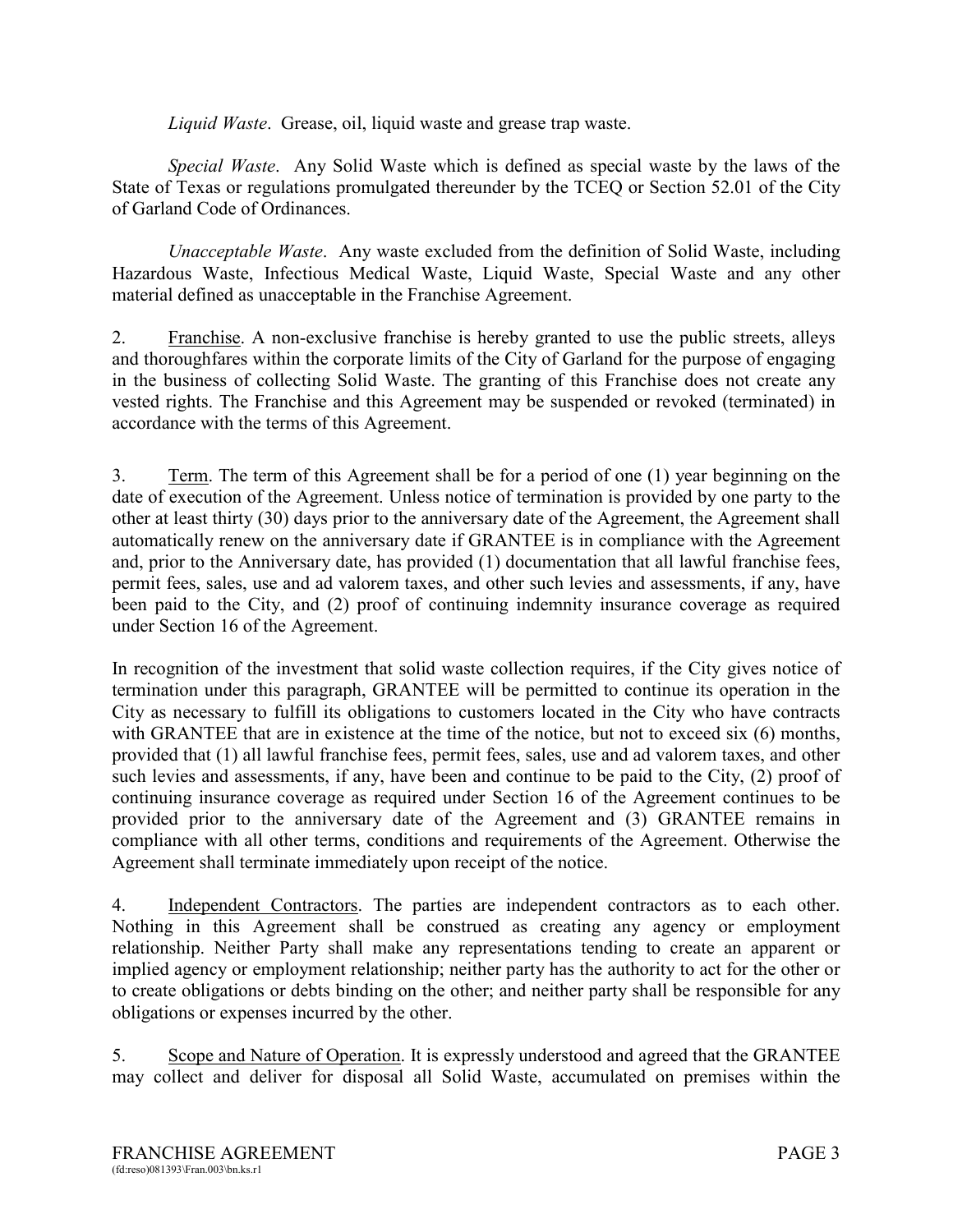corporate limits of the City, excluding residential service other than apartment complexes and motels, where the services are contracted for by individuals or companies with the GRANTEE. GRANTEE will, at its own expense, furnish personnel and equipment to collect solid waste and will establish and maintain collection services to meet or exceed current industry standards in an efficient and businesslike manner. GRANTEE will furthermore comply with all pertinent rules, regulations, laws, and ordinances as directed by responsible governmental agencies having jurisdiction thereupon.

6. Regulation of Vehicles. All vehicles used by the GRANTEE for the collection and transportation of solid waste shall be covered at all times while loaded and in transit to prevent the spillage of solid waste onto the public streets or properties adjacent thereto. Any spillage will be promptly recovered by the GRANTEE, and all vehicles owned by the GRANTEE shall be clearly marked with the GRANTEE's name in letters not less than four (4) inches in height. All such vehicles shall be cleaned and maintained by GRANTEE so as to be in good repair and of good appearance and, when idle, free of solid waste residue as may cause odor or provide a breeding place for vectors.

7. Regulation of Leased Containers. It is specifically understood and agreed that the City of Garland shall permit the GRANTEE to rent or lease containers for collection purposes to the owner or occupant of any premises within the corporate limits of the City, excluding residential customers other than apartment complexes and motels, for collection purposes subject to the following requirements:

- (A) **ALL** such containers shall be constructed according to good industry practice in the trade;
- (B) **ALL** such containers shall be equipped with suitable covers to prevent blowing or scattering of solid waste while being transported for disposal of their contents;
- (C) **ALL** such containers shall be cleaned and maintained by GRANTEE so as to be in good repair, of a good appearance and free to such solid waste residues as may cause odor and provide a breeding place for vectors; and
- (D) **ALL** such containers used for the disposal of food waste or other putrescible material shall be serviced no less than two times per week.
- (E) **ALL** such containers shall be clearly marked with the GRANTEE's current name and telephone number in letters not less than four (4) inches in height. GRANTEE shall be responsible for making certain that the information reflected on the containers is current, and shall cause any changes necessary to reflect the current information to be made within thirty (30) days after the event giving rise to the need for the change.
- (F) GRANTEE shall notify the City in writing within thirty (30) days of any change of name, address or telephone number of the GRANTEE.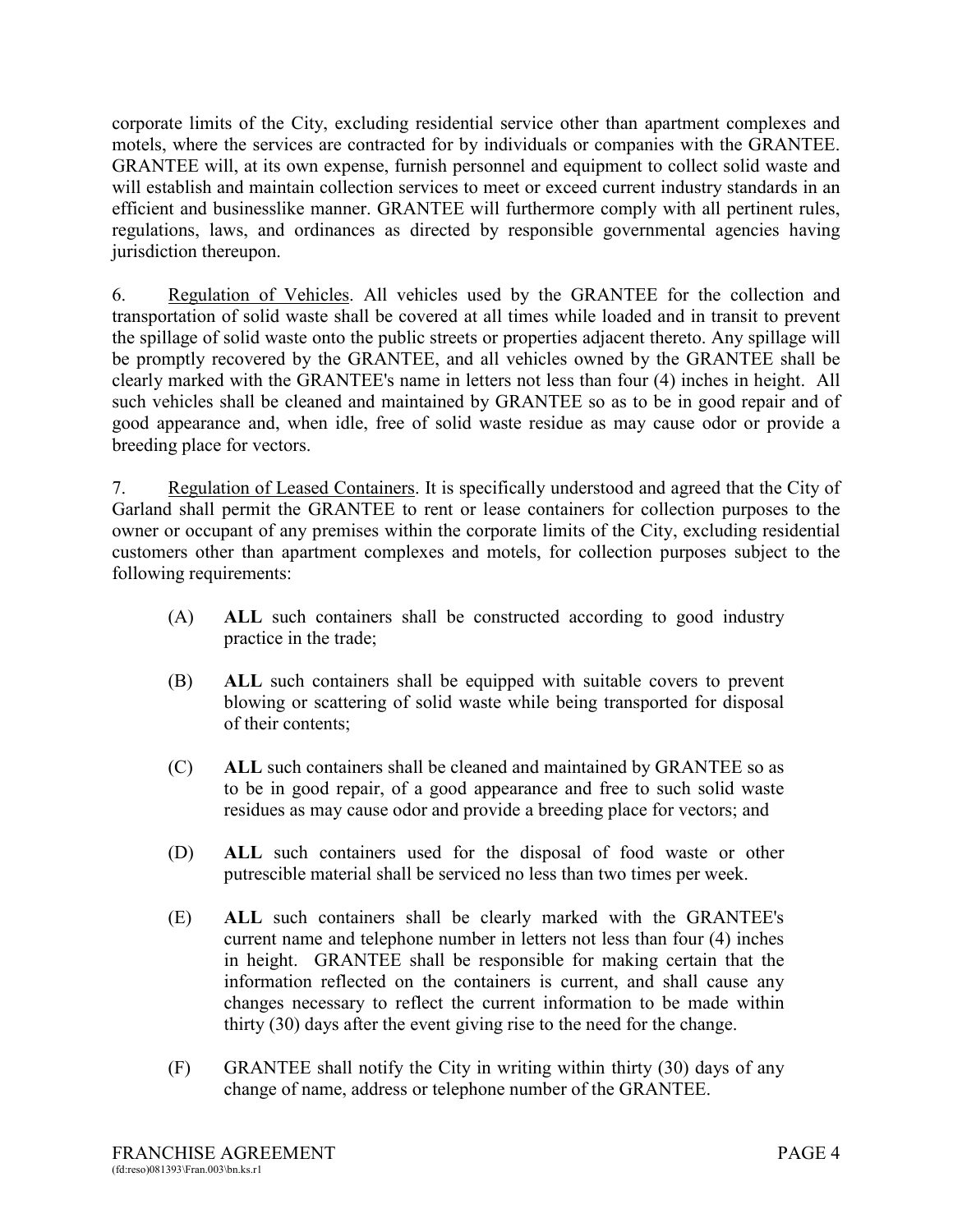8. Damage to Public Property. Except for normal wear and tear, GRANTEE shall be solely responsible for the repair and/or replacement of any damage to public property, including pavement damage, during the operation of commercial solid waste collection services that is caused by the negligence or willful misconduct of the GRANTEE, its agents, or employees. Repair and/or replacement of property includes, but is not limited to fences, gas meters, and water meters.

9. Disposal of Solid Waste. It is specifically understood and agreed that GRANTEE will comply with all rules, regulations, laws, and ordinances pertaining to the disposal of Solid Waste as directed by responsible governmental agencies having jurisdiction thereupon. Disposal of all Solid Waste collected by the GRANTEE from premises within the corporate limits of the City of Garland must be made at a lawfully permitted sanitary landfill. GRANTEE's violation of this provision shall be cause for revocation of this Agreement.

10. Solid Waste Collection. The collection of solid waste between the hours of 11:00 p.m. and 6:00 a.m. the following day in any area zoned residential, or within three hundred (300) feet of any area zoned residential is prohibited, unless a permit of variance is first obtained from the City Council.

11. Franchise Fee. For and in consideration of the covenants and Agreements herein contained, GRANTEE hereby agrees to pay to the City of Garland a franchise fee of five (5%) percent of the gross revenues generated from GRANTEE's operations within the City.

- (A) Calculation. The calculation of gross revenues generated from operations within the City shall include all revenue, as determined in accordance with generally accepted accounting principles, which is derived, directly or indirectly, by the GRANTEE from or in connection with its operation within the City. Gross revenues shall include, but are not limited to revenues received from the collection and disposal of all solid waste, whether by a company bearing Grantee's name or a company owned or controlled by Grantee but operating under a different name.
- (B) Fee Payment. The franchise fee shall be paid on a quarterly basis no later than thirty (30) days after the end of each calendar quarter. Franchise fee payment for roll off container services shall be paid within 30 days of completion of the job. The payment shall be made to the City of Garland Finance Department.
- (C) Delinquent Payments. Fee payments received after the due date shall be subject to interest at the rate of twelve percent (12%) per annum until the fees are paid in full. In addition, delinquent fees shall be subject to a late payment penalty of five percent (5%) for each month or portion thereof that the fees are outstanding. In no event, however, shall the penalties exceed twenty-five percent (25%) of the total delinquent fees nor shall interest charged exceed the maximum rate allowed by law.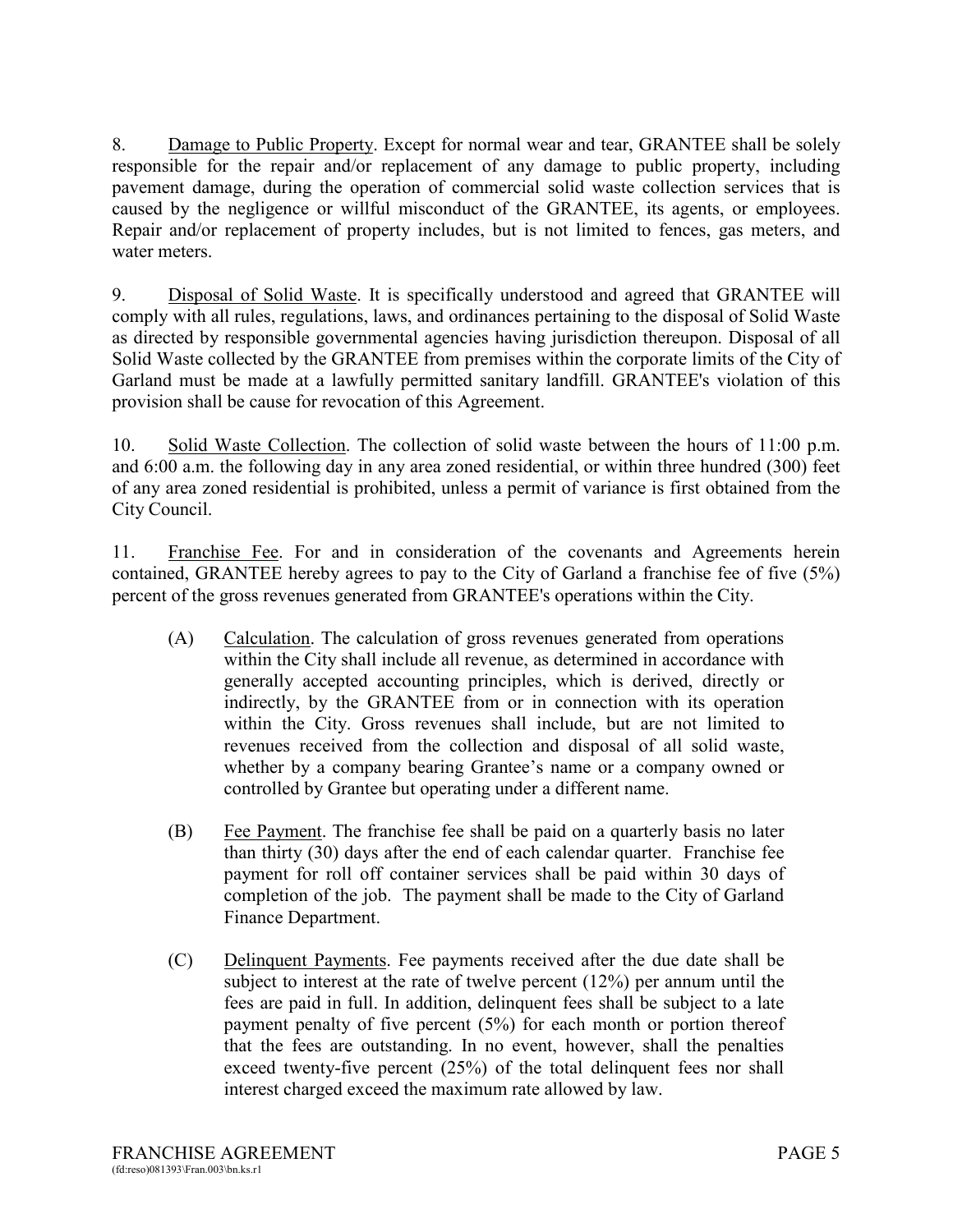12. Additional Franchise Fee. It is declared the intent of this provision to encourage free and open competition among all Grantees operating within the City. The City recognizes the detriment that could occur should one Grantee or an affiliated group that includes the Grantee substantially control the market described under this agreement. It is further recognized that in the event substantial control is acquired, the citizens of Garland should be compensated for the detrimental impact on the community.

For purposes of this section, the following definitions apply:

- (A) *Grantee* includes the corporation that executed this agreement. For purposes of determining market share includes all affiliated corporations of the Grantee doing business within the City of Garland.
- (B) *Market Share* determined by total gross receipts of the Grantee for any reporting period as defined under this agreement divided by the total gross receipts of all Grantees including the City of Garland.
- (C) *Additional Franchise Fee* the greater of \$1,000,000 or 10% of the annual gross receipts of all Grantees reported during the past year.
	- (1) In the event a Grantee acquires 80% or more of the market share within any reporting period, a one time Additional Franchise Fee shall be due upon the next quarterly reporting period. This shall be in addition to the franchise fees otherwise due. For purposes of measuring market share, the current market share of the Grantee at the point of execution or renewal of this agreement shall be deemed acquired on the first day of the agreement.
	- (2) Notwithstanding the provisions of (1), acquisitions of other Grantees shall not be considered as a triggering event. For purposes of determining market share, the acquisition shall be deemed to have occurred on the first day this agreement was executed or renewed by the Grantee. For purposes of this paragraph, acquisitions refer to the purchase or exchange of stock of Grantees and not purchase or assignment of customer accounts or contracts where the ownership of the Grantee selling or assigning the accounts did not change. Furthermore, this section shall not apply to those funds received by the Grantee because of superfund site cleanup or monitoring, as designated by the Environmental Protection Agency, or the Texas Water Commission, or any other like extra-ordinary event or catastrophe.

13. Reports. Each quarterly payment shall be accompanied by a financial accounting report satisfactory to the City. The purpose of the report is to show the basis for the computation of the quarterly payment. The report shall include the sources and amounts of revenues upon which the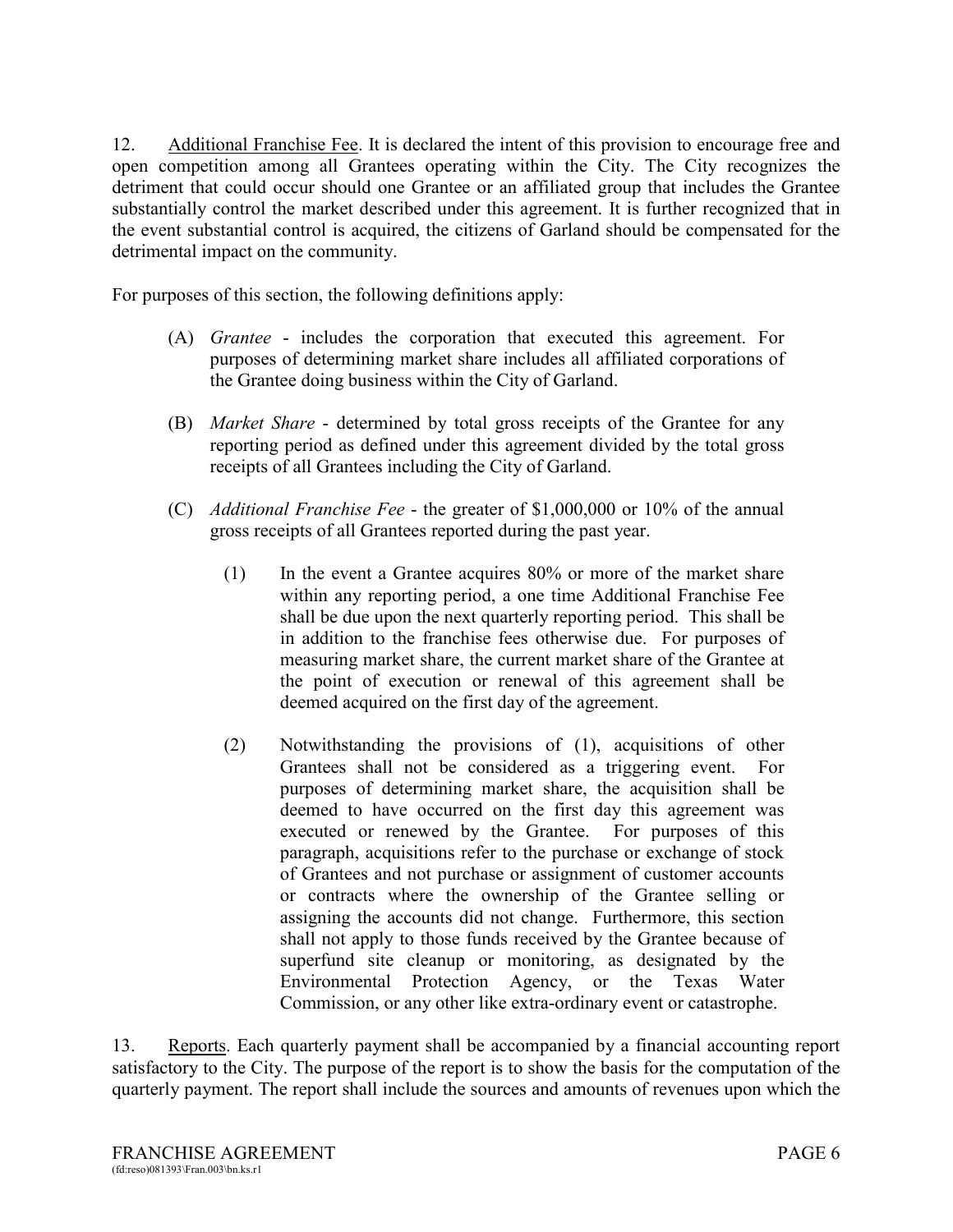payment was calculated. At a minimum, the report shall include a list of all active accounts during the quarter, the fee structure for each account and the revenue generated by the account. The report shall also include a list of all accounts no longer serviced and all new business for the reporting quarter. In these reports, the identification of customers by account number is sufficient for compliance with this section. If Grantee collects no revenue in a particular quarter, it shall file a report with the City indicating that no revenue has been collected. These reports are required for front load, compactor, and roll off collection services.

## 14. Auditing Books and Records.

- (A) The City shall have the authority to require an audit of the books and records of the GRANTEE to determine the accuracy of GRANTEE's franchise fee payments. If the City determines that an audit under this paragraph is necessary, the City agrees to follow the procedure established in Paragraph (B).
- (B) The City shall notify GRANTEE when it wishes to require an audit under this section. The City shall select an independent accounting firm to conduct the audit The GRANTEE shall make available to the selected auditor, all books and records necessary to determine whether all franchise fees due the City have been paid. Failure to provide requested records to the auditor shall be grounds for forfeiture.
- (C) Upon completion of the audit, any demonstrated variance in the fees paid and the fees owed will be rectified. If GRANTEE has underpaid, GRANTEE will pay the difference to the City with interest and penalties provided for late payments. If GRANTEE has overpaid, the City will refund the difference to GRANTEE. If the variance is five percent (5%) or greater in favor of the City, GRANTEE will pay the cost of the audit, otherwise the City and GRANTEE will each pay fifty percent (50%) of the cost of the audit.
- (D) An initial audit to determine baseline revenues shall be conducted, at the expense of the GRANTEE, within one (1) year from the date of the execution of this Agreement. The GRANTEE shall deliver the results of the audit to the City within thirty (30) days of receipt of the audit report.

15. Forfeiture. The failure or refusal of a GRANTEE to: (i) pay any quarterly installment of the annual fee when due; (ii) submit any quarterly financial accounting report or; (iii) permit the City to conduct an audit described in Section 11, shall be deemed good cause for revocation of the GRANTEE's permit under the provisions of the section 52 of the Code of Ordinances of the City of Garland. No new permit shall be issued, and the GRANTEE is prohibited from conducting any commercial solid waste collection activities within the City until, where applicable, all fees are paid in full, any required financial accounting reports submitted, or an audit of the GRANTEE's books and records is permitted. The failure or refusal of the GRANTEE to comply with any of the provisions of this Agreement within ten (10) days after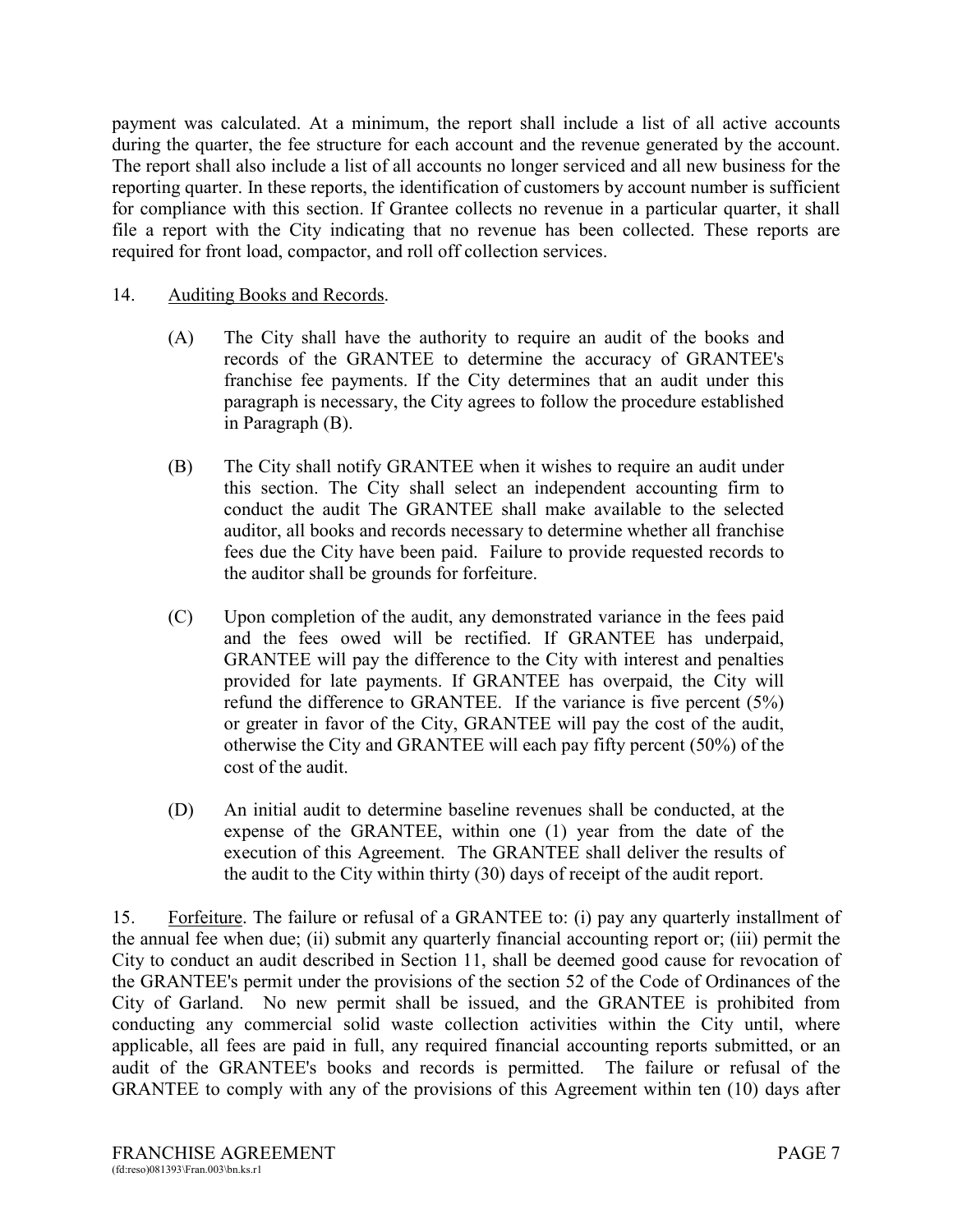receiving written notice to do so from the City, shall be deemed a breach of this Agreement. The City Council, after giving notice and the opportunity for a hearing to the GRANTEE, may declare the franchise forfeited and may exclude the GRANTEE from further use of the streets of the City under the franchise. The GRANTEE shall thereupon immediately surrender all rights in and under the franchise and the franchise shall be null and void.

16. Indemnity and Insurance. GRANTEE assumes all risk of loss or injury to property or persons arising from any of its operations (including those companies owned or controlled by Grantee but operating in the City under a different name) under this Agreement, and **AGREES TO INDEMNIFY, SAVE AND HOLD THE CITY OF GARLAND HARMLESS, INCLUDING ITS OFFICERS, AGENTS, EMPLOYEES, AND SERVANTS, FROM ANY AND ALL CLAIMS, ACTIONS, LAWSUITS, PROCEEDINGS, DAMAGES, JUDGMENTS, OR LIABILITIES FOR PERSONAL INJURY, DEATH, OR PROPERTY DAMAGES RESULTING FROM THE NEGLIGENT OR WILLFUL ACTS OR OMISSIONS OF ANYONE UNDER THE GRANTEE'S SUPERVISION OR CONTROL.** It is expressly understood that the foregoing provisions shall not in any way limit the liability of the GRANTEE. GRANTEE agrees to carry the types of insurance (which insurance policies shall cover and name all companies owned or controlled by Grantee but operating within the City operating under a different name) in minimum limits as follows:

| 1. | <b>Commercial General</b><br>Liability: | $$500,000.00$ per occurrence<br>\$1,000,000.00 aggregate                                                 |
|----|-----------------------------------------|----------------------------------------------------------------------------------------------------------|
| 2. | Automobile Liability:                   | \$250,000.00 per occurrence<br>\$1,000,000.00 aggregate                                                  |
| 3. | <b>Employers Liability:</b>             | $$250,000.00$ per occurrence<br>\$500,000.00 aggregate                                                   |
| 4. | Workers' Compensation:                  | Statutory workers' compensation coverage.                                                                |
| 5. | Umbrella Liability:                     | Not less than $$1,000,000.00$ per occurrence<br>combined limit for bodily injury and<br>property damage. |

17. Retention of Rights by City. The City of Garland, in granting this franchise, fully retains and reserves all the rights, privileges, and immunities that it now has under the law to fully patrol and police the streets, alleys and public ways within the City, and the granting of this franchise shall in no way interfere with the improvements or maintenance, of any streets, alleys or public ways, and the rights of the GRANTEE herein to use the streets shall at all times be subservient to the right of the governing body of the City of Garland to fully exercise its rights or control over streets, alleys and public ways.

18. Taxes. The GRANTEE shall promptly pay all lawful sales, use and ad valorem taxes and other such levies and assessments, if any, that may lawfully be imposed upon it or its operations. Failure to pay any of these charges shall be deemed a breach of this Agreement.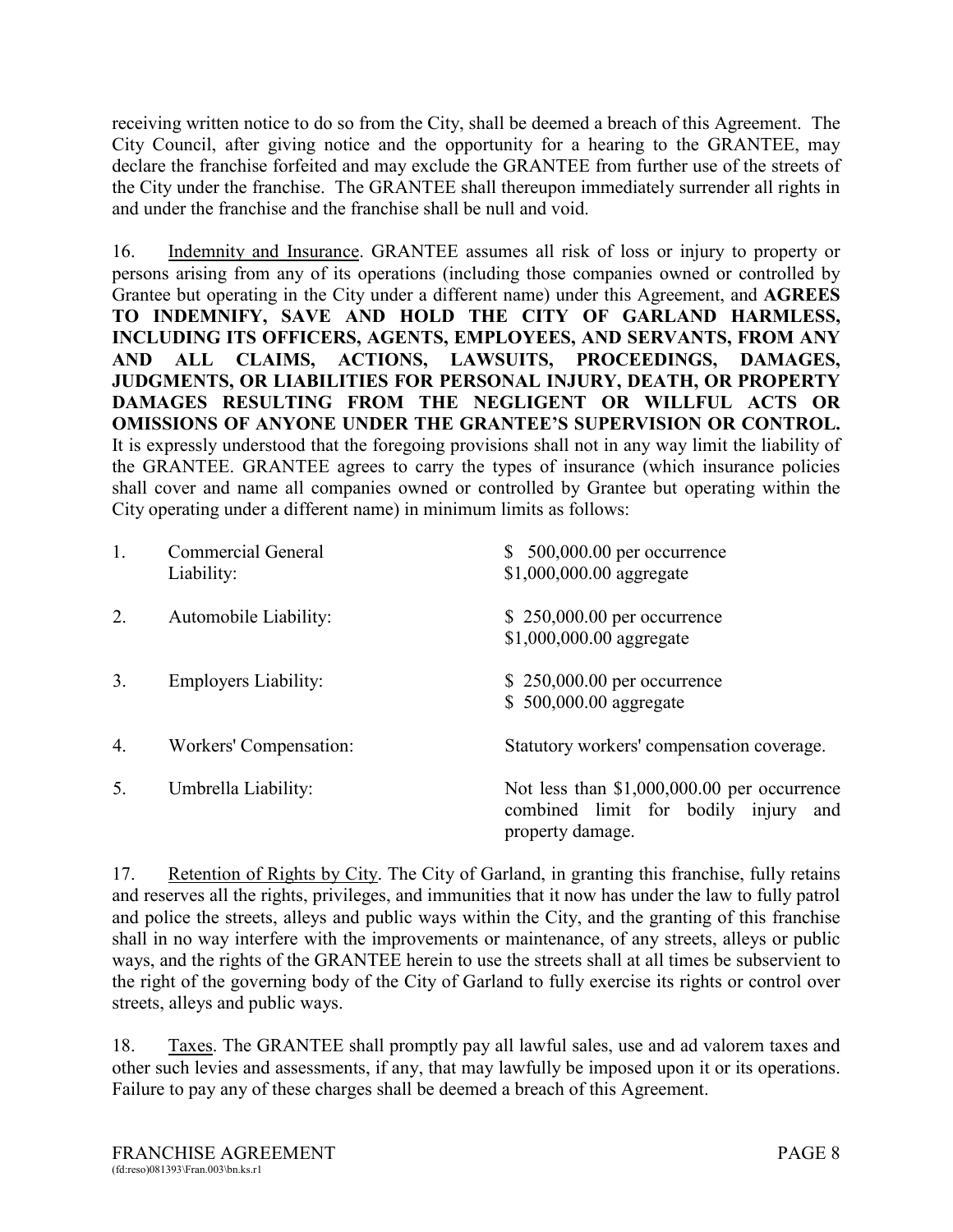19. Amendments. The City of Garland expressly reserves the right, after due notice to GRANTEE, to modify, amend, alter, change, or eliminate any of the provisions of this franchise and to impose such additional conditions upon the GRANTEE as may be just and reasonable as determined by the City Council, the conditions to be those deemed necessary for the purpose of insuring adequate service to the public.

20. Assignment of Agreement. This Agreement and any and all rights and obligations hereunder may be assigned by the GRANTEE only with the prior written consent of the City Council. All provisions of this Agreement shall apply to the GRANTEE, its successors or assigns.

21. Severability. If any section, subsection, sentence, clause, phrase, or other portion of this Agreement is, for any reason, declared invalid, in whole or in part, by any court, agency, commission, legislative body, or other authority of competent jurisdiction, such portion shall be deemed a separate, distinct, and independent portion. Such declaration shall not affect the validity of the remaining portions herein, which other portions shall continue in full force and effect.

22. Mailing of Notices. Every notice to be served upon the City or the GRANTEE shall be hand delivered or sent by certified mail, return receipt requested. Every such notice to the GRANTEE shall be delivered or sent to

. Every such

communication to the City shall be delivered or sent to the Finance Director at the following address: City Hall, 200 North Fifth Street, P.O. Box 469002, Garland, Texas 75046-9002 or emailed to EWSCommercial $@$ garlandtx.gov. The mailing of such notice shall be equivalent to direct personal notice and shall be deemed to have been given when received. Either party may, upon written notice to the other party, change the address specified in this section.

23. Applicable Law. This Agreement shall be deemed to be executed in the City of Garland, State of Texas, regardless of the domicile of the Company, and shall be governed by and construed in accordance with the laws of the State of Texas. Venue for any legal action or proceeding arising under or relating to this Agreement shall be in Dallas County, Texas.

24. Headings. The headings contained in this Agreement are to facilitate reference only, and do not form a part of this Agreement, and shall not in any way affect the construction or interpretation herein.